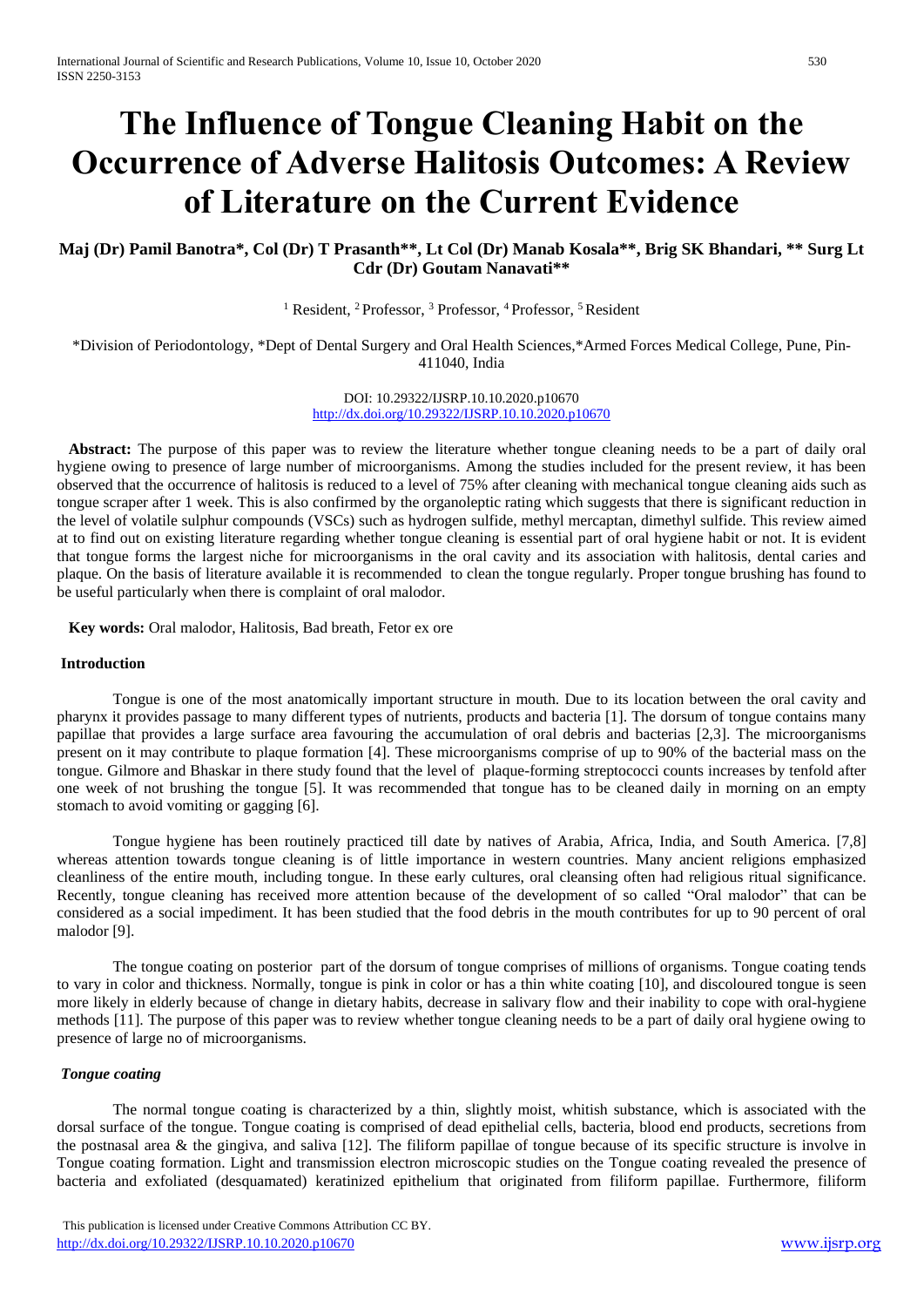International Journal of Scientific and Research Publications, Volume 10, Issue 10, October 2020 531 ISSN 2250-3153 papillae, which assist in Tongue coating formation, were found to increase with age, and fungiform papillae decreased with age

As the age progresses Tongue coating becomes more thicker [14] and there is also variation in color, thickness, moisture and distribution depending on the patient's health. There is change in the color of Tongue coating after consuming substances including food like chocolates, drinks like coffee or black tea, and mouthwashes containing chlorhexidine and drugs [16]. There have been studies that indicate variations in thickness of Tongue coating depending on periodontal status and Halitosis. The Tongue coating thickness increases in patients suffering from periodontal disease, due to the migration of WBCs from periodontal pockets into the saliva, and subsequently, these cells are deposited onto the tongue surface [12] Gomez et al in his study found that Tongue coating was greater in periodontitis patients as compared to healthy individuals [14].

[15]. Entrapment of food remnants, saliva and microorganisms in filiform papillae leads to formation of thick coating [13].

## *Quantification of Tongue Coating*

Tongue coating has to be proper evaluated so as to motivate the patient in maintaining proper tongue hygiene. Tongue coating is quantified using visual parameters such as the coated area, Tongue coating discoloration and Tongue coating thickness (Table 1). Tongue coating can be quantified using alternative methods such as wet weight measurements of scrapings collected from the dorsum of tongue [12].

| <b>Authors</b>               | <b>Score</b>             | <b>Description</b>                                                                |
|------------------------------|--------------------------|-----------------------------------------------------------------------------------|
| <b>Gross et al (1975)</b>    | 0                        | No Coating                                                                        |
|                              | 1                        | <b>Slight Coating</b>                                                             |
|                              | $\overline{2}$           | <b>Moderate Coating</b>                                                           |
|                              | 3                        | <b>Heavy Coating</b>                                                              |
| Kojima et al (1985)          | $\boldsymbol{0}$         | No coating                                                                        |
|                              | $\mathbf{1}$             | Thin coating of $\langle 1/3$ of the tongue                                       |
|                              |                          |                                                                                   |
|                              |                          |                                                                                   |
|                              | $\overline{2}$           | Thin coating of $\langle 2/3$ of the tongue or thick coating on                   |
|                              | 3                        | $<$ 1/3 of the tongue<br>Thin coating of $>2/3$ of the tongue or thick coating on |
|                              |                          | $<$ 2/3 of the tongue                                                             |
|                              | 4                        | Thick coating of $>2/3$ of the tongue                                             |
| Miyazaki et al. (1995)       | $\overline{0}$           | No coating                                                                        |
|                              | 1                        | <1/3 Tongue dorsum surface covered                                                |
|                              | $\overline{2}$           | <2/3 Tongue dorsum surface covered                                                |
|                              | 3                        | >2/3 Tongue dorsum surface covered                                                |
| <b>Mantilla Gomez (2001)</b> | Discoloration            |                                                                                   |
|                              | 0                        | Pink                                                                              |
|                              | 1                        | White                                                                             |
|                              | $\overline{2}$           | Yellow/Light Brown                                                                |
|                              | 3                        | <b>Brown</b>                                                                      |
|                              | $\overline{\mathcal{A}}$ | <b>Black</b>                                                                      |
|                              | Thickness                |                                                                                   |
|                              | 0                        | No Coating                                                                        |
|                              | 1                        | Light-thin coating                                                                |
|                              | $\overline{\mathcal{L}}$ | Heavy-thick coating                                                               |
| Oho et al. (2001)            | Area                     | Area score $\times$ thickness score = tongue coating (range 0–                    |
|                              |                          | $6$ ).                                                                            |
|                              | $\theta$                 | No tongue coating                                                                 |
|                              | 1                        | <1/3 Tongue dorsum surface covered                                                |
|                              | 2                        | 1/3-2/3 Tongue dorsum is surface covered                                          |
|                              | 3                        | >2/3 tongue dorsum surface covered                                                |
|                              | Thickness                |                                                                                   |
|                              | 0                        | No coating                                                                        |
|                              | 1                        | Thin tongue coating (papillae visible)                                            |
|                              | $\overline{2}$           | Thick tongue coating (papillae invisible)                                         |
| <b>Winkel et al. (2003)</b>  | (Six areas grid)         | Tongue dorsum is divided into six areas (i.e. three                               |
|                              |                          | posterior and three anterior)                                                     |
|                              | Coating                  |                                                                                   |

**Table 1.** The different types of tongue coating indices

 This publication is licensed under Creative Commons Attribution CC BY. <http://dx.doi.org/10.29322/IJSRP.10.10.2020.p10670> [www.ijsrp.org](http://ijsrp.org/)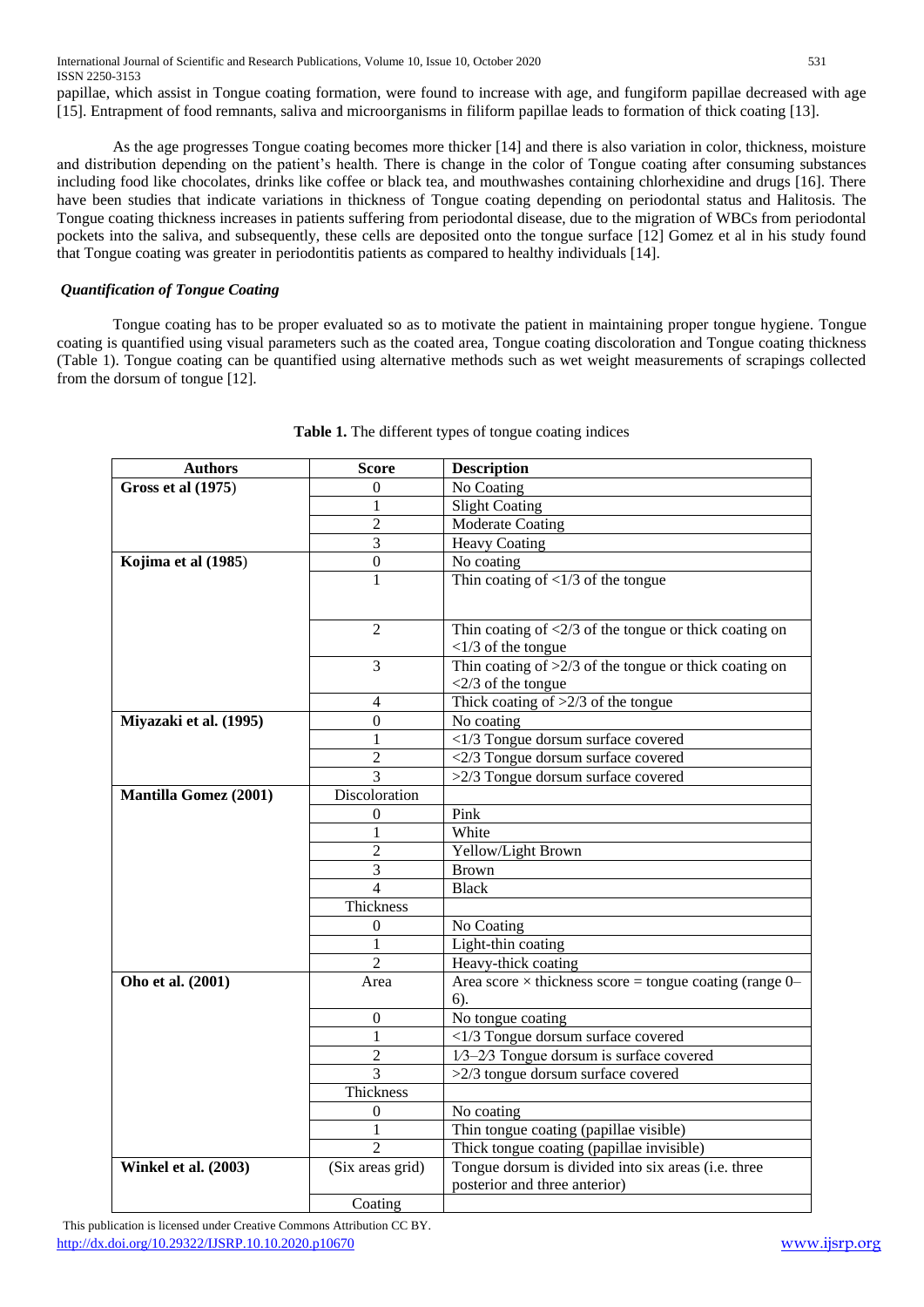|                          | 0              | No coating                                                   |
|--------------------------|----------------|--------------------------------------------------------------|
|                          |                | Light coating                                                |
|                          |                | Severe coating                                               |
|                          | Discoloration  |                                                              |
|                          |                | No discoloration                                             |
|                          |                | Light discoloration                                          |
|                          |                | Severe discoloration                                         |
|                          |                | Score is calculated by adding all six scores (range $0-12$ ) |
| <b>Kim et al.</b> (2009) | Tongue coating | Calculated from digital images obtained by the digital       |
|                          | area           | tongue imaging system (DTIS)                                 |

#### *Relationship of Tongue coating and Oral Malodor*

The role of tongue coatings in the causation of bad breath has been extensively studied. Sulfur substrates are essential for VSC production. These substrates are produced naturally in the oral cavity from gingival fluid, crevicular fluid and saliva. Delanghe et al evaluated patients with halitosis and concluded that main cause of halitosis in 51% of patients was because of tongue coating, 17% as a result of gingivitis, 15% as result of periodontitis and 17% because of combinations [17].

Miyazaki et al examined 2672 individuals aged 18 to 64 years suffering from halitosis and found that tongue coating is the only cause in younger individuals whereas periodontal diseases together with tongue coating was mainly responsible for oral malodor in older individuals [18].

Morita and Wang studied the relationship between sulcular sulfides level and oral malodor in patients with periodontal disease and found that volume of tongue coating and the percentile of sites with bleeding upon probing were significantly associated with halitosis [19].

Yaegaki and Sanada did an extensive study on biochemical and clinical factors influencing oral malador in periodontal patients and found that the levels of disulfide increased in relation to the pocket depth, 60% of the VSC was produced from the tongue surface, and the amount of coating was four times greater in test group than in control subjects. It was suggested that it is not only the microorganisms that contribute to VSC but also Tongue coating is a factor enhancing the production of VSC in patients with periodontal disease [20].

Quiryen et al studied the effect of one stage full mouth disinfection on oral malodor and also microbial colonization on patient's tongue having periodontal disease. He observed that there was correlation between baseline organoleptic ratings and VSC scores with the presence of tongue coating [21].

## *Microflora on the dorsum of tongue*

In the year 1996 Gordon and Gibbons were the first to identify anaerobic microorganisms residing on dorsal surface of the tongue. Tongue serves as a potential reservoir for variety of periodontopathic microorganisms and may possibly function as a nidus for these organisms [22]. Krasse found the distribution of Streptococci salivarius and other streptococci in mouth and concluded that a large proportion of Streptococci salivarius is present on tongue [23]. Various investigators concludes that tongue is the ultimate reservoir of many salivary microorganisms and in general influence the microflora of entire oral cavity.

P.gingivalis was detected in high numbers on the dorsum of tongue, tonsils, buccal mucosa, gingiva and other mucous membranes in patients suffering from periodontitis where as it was absent or low in no in healthy individuals [24] A.actinomycetocomitans has been detected in subgingival samples and tongue taken from patients suffering from juvenile periodontitis. Approx 55% of A.actinomycetocomitans has been detected in samples taken from dorsum of tongue [25].

P. Intermedia isolated from oral mucous membranes and saliva was detected in 99% of tongue samples from young adult Indonesian population. P intermedia was also found in 80% of tongue samples isolated from western population [26]. P. melaninogenica, P. loecheii, P. denticola, Candida albicans, Odontomyces viscous, Oral spirochetes are found on the tongue of either periodontally healthy and diseased subjects and are considered as normal colonizers of oral cavity [27,28,29].

Dental caries is correlated with the presence of streptococcus mutans which is found in plaque and its presence in saliva is considered to influence and contribute to the presence of these microorganisms on the tongue [30,31]. When the number of Colony Forming Unit (CFU) in saliva increases, the number of CFU on tongue increases as well [31].

## *Tongue brushing*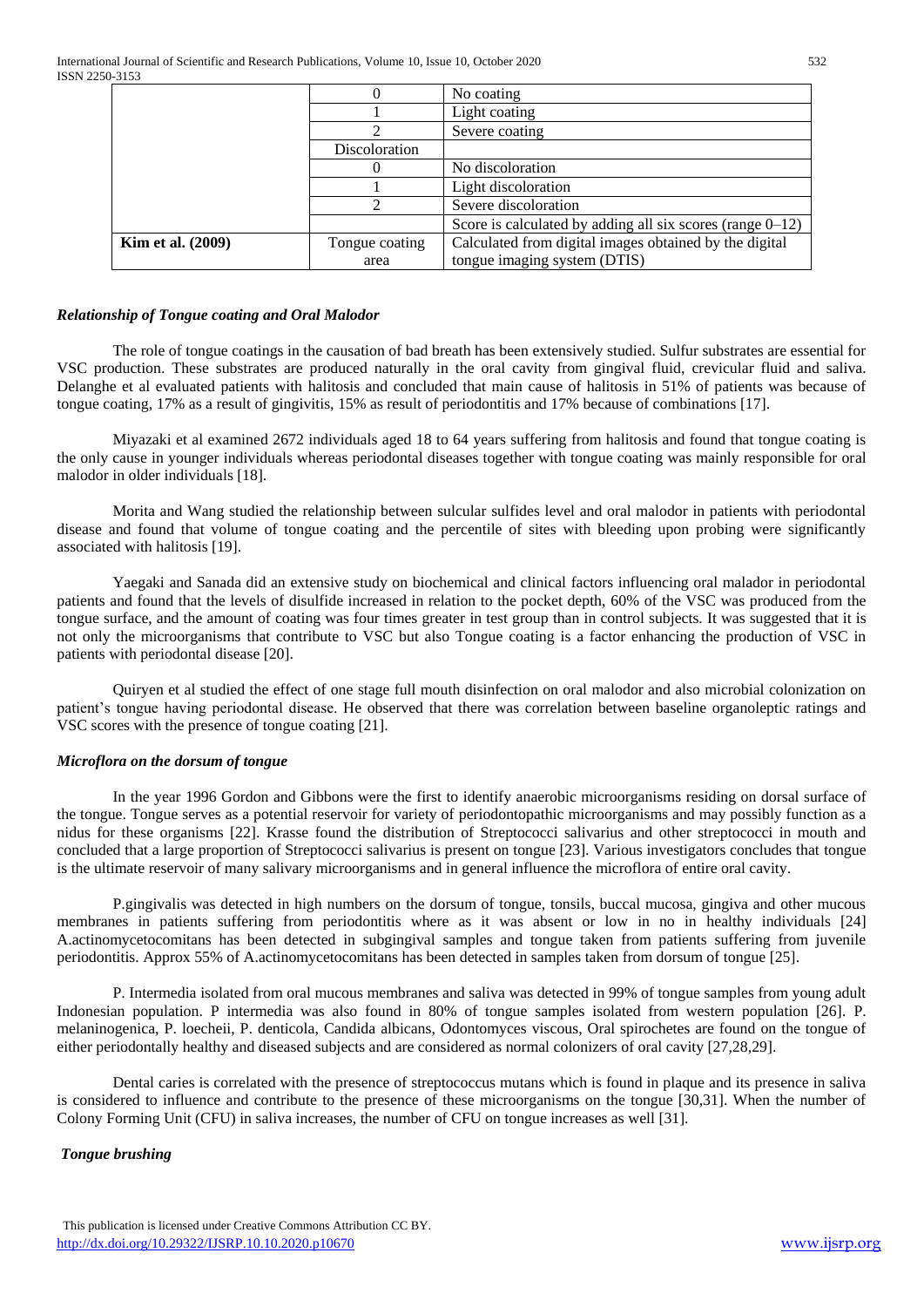International Journal of Scientific and Research Publications, Volume 10, Issue 10, October 2020 533 ISSN 2250-3153

Tongue can be easily cleaned using tongue scrapers which are made of either plastic ribbon or stainless steel held in both hands and can be pulled down over the dorsal surface of tongue and removing the coating. Brushing is the most common and easy method of cleaning the tongue, provided that one can have a control on gag reflex.

Massler suggested that if tongue cleaning habit is practised from the beginning of tooth brushing, the easier it will be to control the gag reflex [32].

Arnim S et al stated that dental caries and periodontal disease can be prevented by advocating routine tongue cleaning [33].

Gilmore El, Gross A and Whitley R found that the level of streptococcus salivarius variant present in plaque is altered by a regimen of daily tongue brushing [34].

Jacobson SE did a study on 30 patients for two weeks and concluded that brushing of tongue and palate twice a day significantly reduce oral debris which in turn reduces the initial rate of plaque formation [35]. Gross A et al concluded that tongue brushing when used as adjunct with tooth brushing have drastically reduced the salivary

levels of caries causing streptococcus mutans [36].

Vasilakis GJ et al found that daily cleaning of rat tongue results in reduced plaque scores in the mouth [37].

Axelsson P et al found the presence of high numbers of Streptococcus mutans on the dorsum of tongue after thorough scrapings and reduction in there number after tooth cleaning and tongue scraping and concluded that dorsum of tongue was an important reservoir for Streptococcus mutans [38].

Menon V and Coykendall AL estimated the levels of bacterial load streptococcal counts from the tongue of 22 volunteers before and after tongue scrapping. They concluded that tongue scraping may impart a feeling of cleanliness and health to its user but does not reduced the count of streptococci on the tongue [39].

Gulati MS and Gupta L conducted a study on 20 female patients for 16 days and found 61.44% reduction in plaque accumulation in subjects performing brushing of tongue and teeth as compared to subjects performing brushing of teeth alone [40].

Dawes C et al studied the outcome of four oral hygiene procedures which includes tongue scraping and brushing on the output of bacteria into human saliva and concluded that all four oral hygiene procedures have similar effects on bacterial outputs into saliva [41].

Quirynen M et al found that 2 weeks of tongue brushing and scrapping twice daily results in negligible reductions in aerobic and anaerobic bacteria on the tongue [42].

White GE and Armaleh MT in there study compared the efficacy of tongue scraping, listerine oral strip and saline as an adjunct to twice daily tooth brushing and found tongue scraping to be most effective in reducing the count of streptococci mutans levels [43].

Roldan S et al evaluated while treating halitosis patients using mechanical and pharmacological approach based on clinical and microbiological outcomes and conclude that it significantly affected the microbial composition in tongue coating, saliva, and subgingival microflora [44].

Rupesh et al evaluated the effects of both tongue scraping and tongue brushing on streptococcus mutans level in saliva of children and concluded that both the methods were equally effective in reducing bacterial counts [45].

Jacob et al evaluated the effects of tongue cleaning and tongue scraping on plaque and streptococcus mutans levels and concluded that it results in reducing streptocooci counts but there was no significant reduction in plaque level [46].

Ana Carolina et al evaluated a new technique referred as the X technique for tongue brushing and concluded that X technique reduces the bacterial counts as well as improves the organoleptic rating [47].

## **Conclusion**

This review aimed at to find out on existing literature regarding whether tongue cleaning is required or not. It is evident that tongue forms the largest niche for microorganisms in the oral cavity and its association with halitosis, dental caries and plaque. On the basis of literature available it is justified to clean the tongue at least once a day. Tongue brushing on a regular basis has found to be fruitful particularly when there is complaint of oral malodor which have a great impact on the social impediment.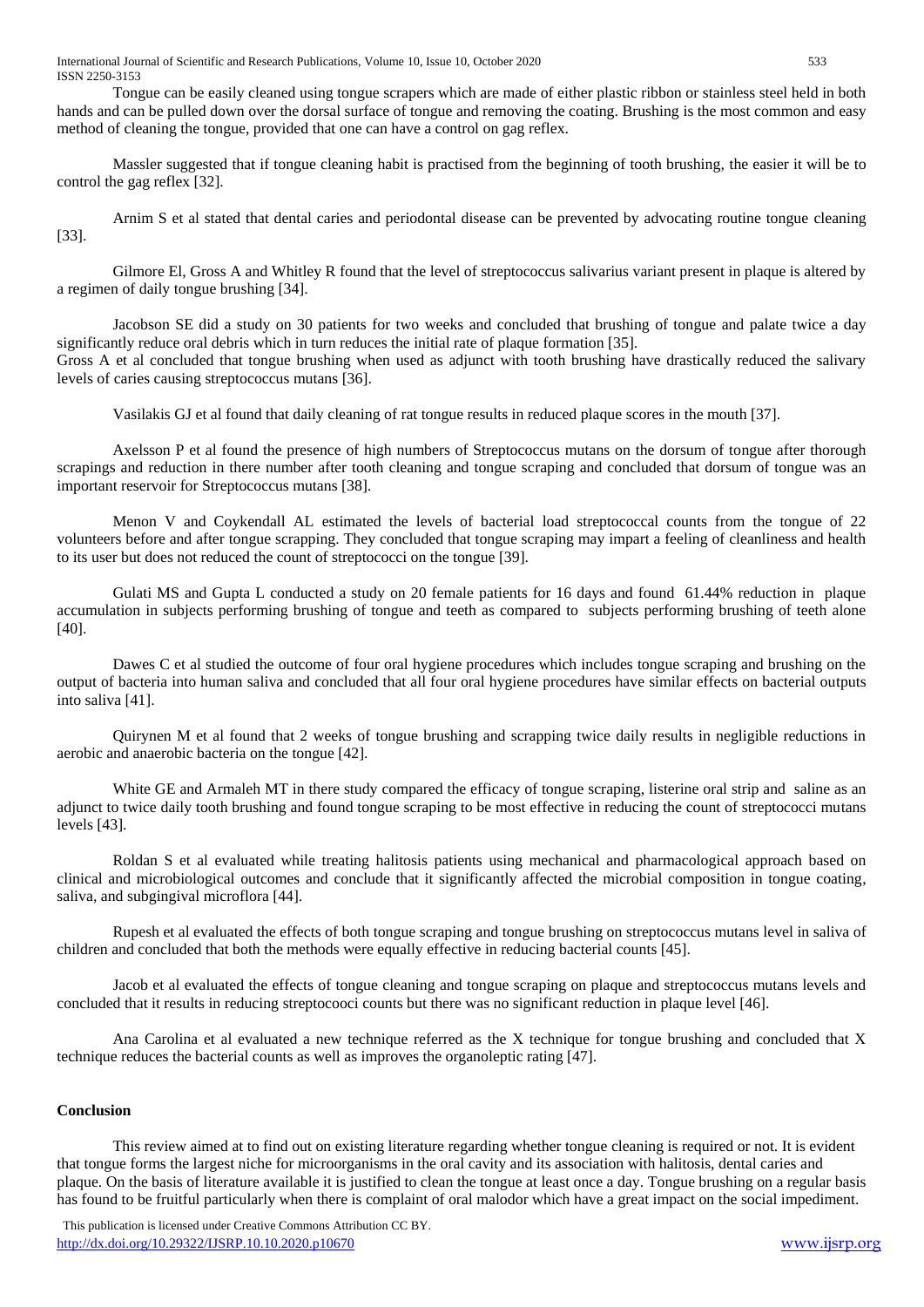#### **References**

1. Roldan S, Herrera D, Sanz M. Biofilms and the tongue: therapeutic approaches for the control of halitosis. Clin Oral Invest 2003; 7:189-187

2. Jacobson SE, Crawford JJ, McFall WR. Oral physiotherapy of the tongue and palate: relationship to plaque control. J Am Dent Assoc 1973; 87: 134–9.

3. Bosy A, Kulkarni GV, Rosenberg, McCulloch CAG. Relationship of oral malodor to periodontitis: evidence of independence in discrete subpopulations. J Periodontol 1994; 65: 37–4

4. Van der Velden U, Van Winckelhoff AJ, Abbas F, de Graaf J. The habitat of periodontopathic micro-organisms. J Clin Periodontol 1986; 13: 243–8.

5. Gilmore, E.L., and Bhaskar, S.N. Effect of tongue brushing on bacteria and plaque formed in vitro. J Periodontol 43:418 July 1972.

6. Sarrazin JJ. Tongue cleansing. Dent Pract Dent Rec 1920; 30: 599.

7. Bodecker, H.W.C. The physiologically clean mouth. Dent Cosmos 68:425 May 1926.

8. Choksey, K.M., (ed.). Dentistry in ancient India. Bombay, Ambalal Hiralal Patel, p 34, 1953.

9. Prinz H. Offensive breath: its causes and prevention. Dent Cosmos 1930; 72:700.

10. Chen Z. Brief history of tongue inspection. Chinese Med J 1987; 100:38–44.

11. Ralph WJ. Oral hygiene – why neglect the tongue? Aust Dent J 1988; 33: 224–5.

12. Yaegaki K and Sanada K 1992 Biochemical and clinical factors influencing 478 oral malodor in periodontal patients. J. Periodontol. 63 783–9

13. Huguley CM 1990 The Tongue, Clinical Methods: The History, Physical, and Laboratory Examinations third edition, Chapter 130 editors HK Walker, WD Hall and JW Hurst.

14. Gómez SM, Danser MM, Sipos PM, Rowshani B, Van Der Velden U and Van Der Weijden GA 2001 Tongue coating and salivary bacterial counts in healthy/gingivitis subjects and periodontitis patients; J. Clin. Periodontol. 28 970–8

15. Danser MM, Gómez SM, Van der Weijden 2003 Tongue coating and tongue brushing: a literature review Int. J. Dent. Hyg. 1 151

16. Amir KA, Bobba RK, Clarke B, Nagy-Agren S, Arsura EL, Balogun SA and Evans JM 2006 Tongue discoloration in an elderly kidney transplant recipient: Treatment-related adverse event? Am. J. Geriatr. Pharmacother. 4 260–3

17. Delanghe G, Bollen C, Van Steenberghe D, Feenstra L. Multidisciplinaire aanpak van halitosis. Ned Tijdscr Tandheelk 1998; 105: 314–7.

18. Miyazaki H, Sakao S, Katoh Y, Takehara T. Correlation between volatile sulphur compounds and certain oral health measurements in the general population. J Periodontol 1995; 66: 679–84.

19. Morita M, Wang H-L. Association between oral malodor and adult periodontitis. J Clin Periodontol 2001; 28: 813–9.

20. Yaegaki K, Sanada K. Volatile sulfur compounds in mouth air from clinically healthy subjects and patients with periodontal disease. J Periodont Res 1992; 27: 233–8.

21. Quirynen M, Mongardini C, Van Steenberghe D. The effect of a 1-stage full-mouth disinfection on oral malodor and microbial colonization of the tongue in periodontitis patients. A pilot study. J Periodontol 1998; 69: 374–82.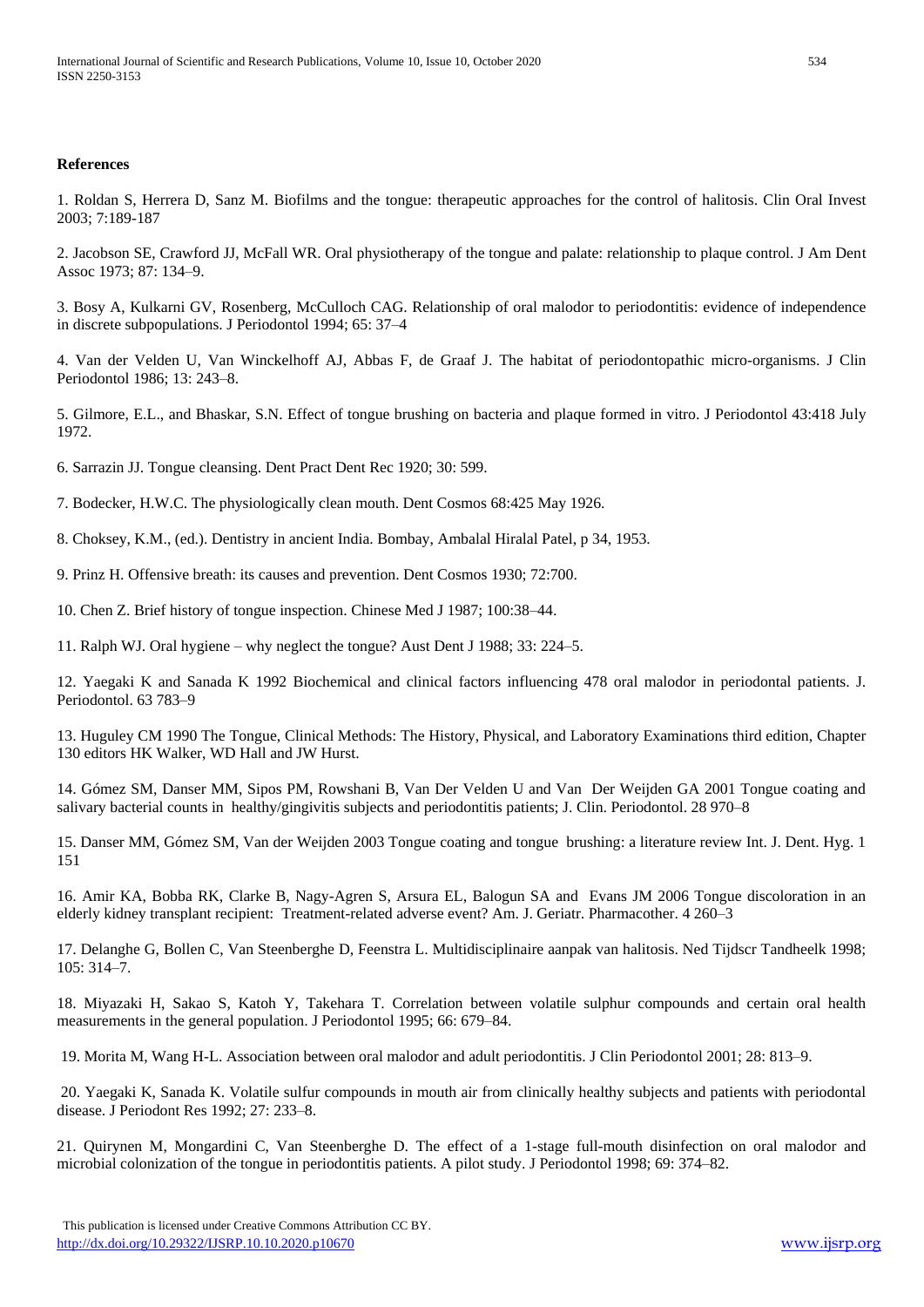International Journal of Scientific and Research Publications, Volume 10, Issue 10, October 2020 535 ISSN 2250-3153

22. Van der Velden U, Van Winckelhoff AJ, Abbas F, de Graaf J. The habitat of periodontopatic micro-organisms. J Clin Periodontol 1986; 13: 243–8.

23. Krasse B. The proportional distribution of Streptococcus salivarius and other streptococci in various parts of the mouth. Odontologisk Revy 1954; 5: 203–11.

24. Griffen AL, Becker MR, Lyons SR, Moeschberger ML, Leys EJ. Prevalence of Porphyromonas gingivalis and periodontal health status. J Clin Microbiol 1998; 36: 3239–42.

25. Asikainen S, Alaluusua S, Saxe´n L. Recovery of Actinobacillus actinomycetemcomitans from teeth, tongue and saliva. J Periodontol 1991; 62: 203–6.

26. Lie MA, Van der Weijden GA, Timmerman MF, Loos BG, Van Steenbergen TJM, Van der Velden U. Oral microbiota in smokers and non-smokers in natural and experimentally induced gingivitis. J Clin Periodontol 1998; 25: 677–86.24.

27. Van Steenbergen TJ, Van der Velden U, Abbas F, De Graaf J. Microbiological and clinical monitoring of non-localized juvenile periodontitis in young adults: a report of 11 cases. J Periodontol 1993; 63: 40–7.

28. Dzink JL, Tanner ACR, Haffajee AD, Socransky SS. Gram-negative species associated with active destructive periodontal lesions. J Clin Periodontol 1985; 12: 648.

29. Dahle´n G, Manji F, Baelum V, Fejerskov O. Putative periodontopathogens in 'diseased' and 'non-diseased' persons exhibiting poor oral hygiene. J Clin Periodontol 1992; 19: 35–42.

30. Togelius J, Kristofferson K, Anderson H, Bratthall D. Streptococcus mutans in saliva: intraindividual variations and relation to the number of colonized sites. Acta Odontologica Scand 1984; 42: 157–63.

31. Lindquist B, Emilson CG, Wennerholm K. Relationship between mutans streptococci in saliva and their colonization of the tooth surfaces. Oral Microbiol Immunol 1989; 4: 71–6.

32. Ralph WJ. Hygiene of the tongue. Gerodontics 1987; 3: 169–70.

33. Arnim S, Diercks CC and Pearson EA Jr. What you need to know and do to prevent dental caries and periodontal disease. J NC Dent Soc 1963; 46: 296.

34. Gilmore EL and Gross A. Effect of tongue brushing on plaque bacteria. Oral Surg Oral Med Oral Pathol 1973; 39: 893-895.

35. Jacobson SE, Crawford JJ and Mc Fall WR Jr. Oral physiotherapy of the tongue and palate: relationship to plaque control. J Am Dent Assoc July 1973; 87: 134-139.

36. Gross A, Barnes GP and Lyon TC. Effects of tongue brushing on tongue coating and dental plaque scores. J Dent Res 1975; 54: 1236.

37. Vasilakis GJ, Preis CO, Glaz J and Bissada NF. Effects of daily mechanical tongue cleaning of the rat on dental plaque and tongue mucosa. J Clin Prev Dent 1985; 3(5): 7-10.

38. Axelsson P, Kristofferson K, Karlsson R and Bratthall D. A 30-month longitudinal study of the effects of some oral hygiene measures on streptococcus mutans and approximal dental caries. J Dent Res 1987; 66: 761-765.

39. Menon MV and Coykendall AL. Effect of tongue scraping. J Dent Res 1995; 73: 1492.

40. Gulati MS and Gupta L. Clinical evaluation of supplementary tongue brushing to the most advocated regime of tooth brushing. J Ind Soc Pedod Prev Dent Mar 1998; 16: 12-16.

41. Dawes C, Tsang RW and Suelzle T. The effects of gum chewing, four oral hygiene procedures, and two saliva collection techniques, on the output of bacteria into human whole saliva. Arch Oral Biol 2001 Jul; 46(7): 625-32.

42. Quirynen M, Avontroodt P, Soers C, Zhao H, Pauwels M and Van Steenberghe D. Impact of tongue cleansers on microbial load and taste. J Clin Periodontol 2004; 31: 506-510.